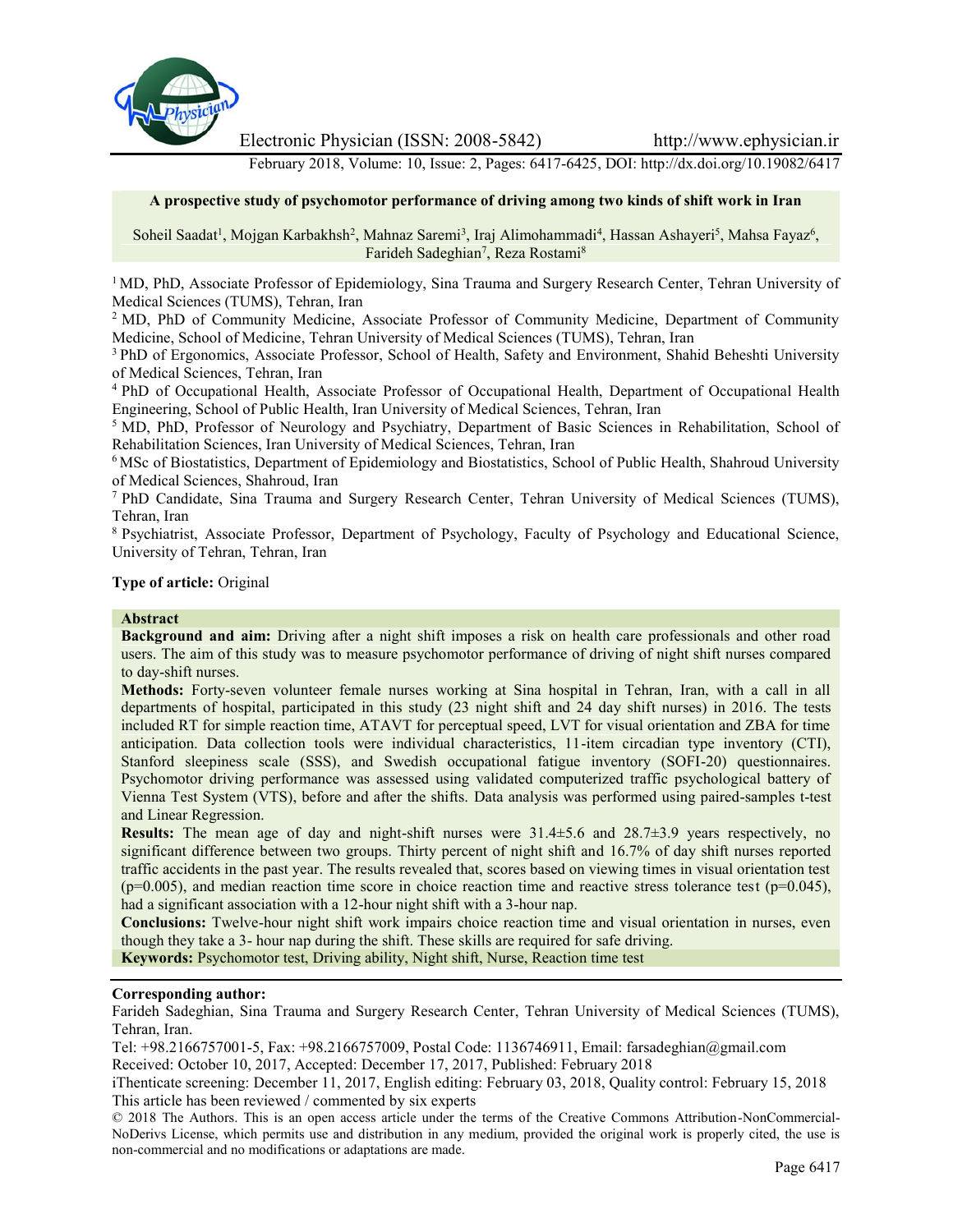## **1. Introduction**

Mortality rate from traffic accidents are a main health problem globally (1). Fatigue and sleepiness cause 10% to 30% of fatal traffic deaths (2). One of the most common causes of short sleep while driving, is the lack of sleep due to job demands (3). Night shift workers are at particular risk of road traffic collisions while commuting home due to sleepiness (4). Sleepiness reaches its maximum level at the end of the night shift (5). Nurses, particularly those who work 12-hour night shifts, are at risk of road traffic collisions while driving home after their shift due to drowsy driving, and a large number of nurses have reported difficulty in staying awake while driving home (6). A study of nurses driving home after a night shift revealed that the maximum total blink duration increased, which is linked to an increased incidence of sleep-related episodes such as reporting falling asleep at the stop light (7). In one study on 45 nurses, who worked 12-hour night shifts in a critical care unit, 95% reported at least 1 road traffic collision or near accident while driving to and from the hospital during the past year (8). Moreover, another study on nurses working night shifts found impaired performance, lowered consciousness, evidence of sleep-wake disorder, and involuntary sleep at work, or while driving home (6). A study conducted on night and day shift workers in Norway measured objective sleepiness with a simple serial reaction time test. Results revealed a significant reduction in reaction time across days for the night shift workers, but not for the day shift workers (9). In another study, an increased occurrence of eye blinks and longer braking reaction time were observed among sleepy drivers (10). Several researches have examined the psychomotor skill changes associated with sleepiness. Lee ML et al. compared driving performance and physiological signs of sleepiness after night shift with after-sleep driving and found a significant increase in several psychomotor measures including the number of path outings, driving with the emergency brake, slow eye movement, increased blink period, micro sleep periods, and time with eyes closed (11). Akerstedt et al. demonstrated that night shift tests on driving simulators indicated increased electroencephalographic (EEG) alpha and theta actions (12). One study indicated that drowsiness impairs performance of driver to a degree comparable to alcohol consumption (13). Driving is a complex task that requires adequate cognitive, visual, and motor skills. The driver must have sufficient speed, attention, and visual perceptual skills. Drivers should also have the ability to process several environmental signals simultaneously so that they can react and make decisions rapidly and accurately (14). Some studies have found improvement in cognitive and driving performance of the shift workers after napping (15, 16). Occupational interventions to save lives need to determine which specific psychomotor skills needed for driving are most severely affected by night shift work. The aim of this study was to measure psychomotor performance of driving of night shift nurses compared to day shift nurses.

## **2. Material and Methods**

#### *2.1. Participants*

In the present study, 50 nurses (25 day shift nurses and 25 night shift nurses) were included, but 3 nurses withdrew after the training session. The sample size was estimated on the basis of previous study using sample size formula by STATA 12. In a previous study the mean reaction time of study participants was 349 milliseconds. The estimated sample size to detect a 15% change in the reaction time with a power of 80% by using paired-samples t-test was 21. Therefore, this study was conducted on 47 female nurses (23 night shift nurses and 24 day shift nurses), who worked at Sina hospital, in Tehran (Iran) in 2016. In Sina hospital, the day shift was 7 hours (7:00 AM–2:00 PM), and the night shift was 12 hours (7:00 PM–7:00 AM), with a 3-hour nap time (00.00-03.00 AM or 003:01-06:00 AM) for the nurses. The nurses chose their own nap time. In this study day shift nurses usually work on the day shift and night shift nurses usually work on the night shift.

## *2.2. Selection Criteria*

For homogeneity of the participants of the study, and because male nurses always work more than one shift in 24 hours, only healthy female nurses were included in our study. Those aged from 20 to 40 years, and had at least 1 year job experience and a driver's license, were actively driving, and worked only 1 shift during the past 24 hours of the study were included. They were asked not to drink coffee or take sleeping or anti-sleep pills 24 hours before the trial. The exclusion criteria were people who use medication for sleeping or sleep disorders.

#### *2.3. Data Collection Procedures*

This study was conducted at the laboratory of Sina Trauma and Surgery Research Center located at Sina hospital. This is a public and specialized hospital with 23 departments and 477 beds. Volunteer nurses from the night shift and day shift program of the hospital participated in the study with a call in all departments of Sina Hospital. They were recruited based on the inclusion criteria and were provided with a full explanation of the study and research purposes. We used the VTS to study the fitness to drive. Various studies conducted on traffic psychological evaluation used VTS standardized tests to determine the fitness to drive (17, 18). In several countries including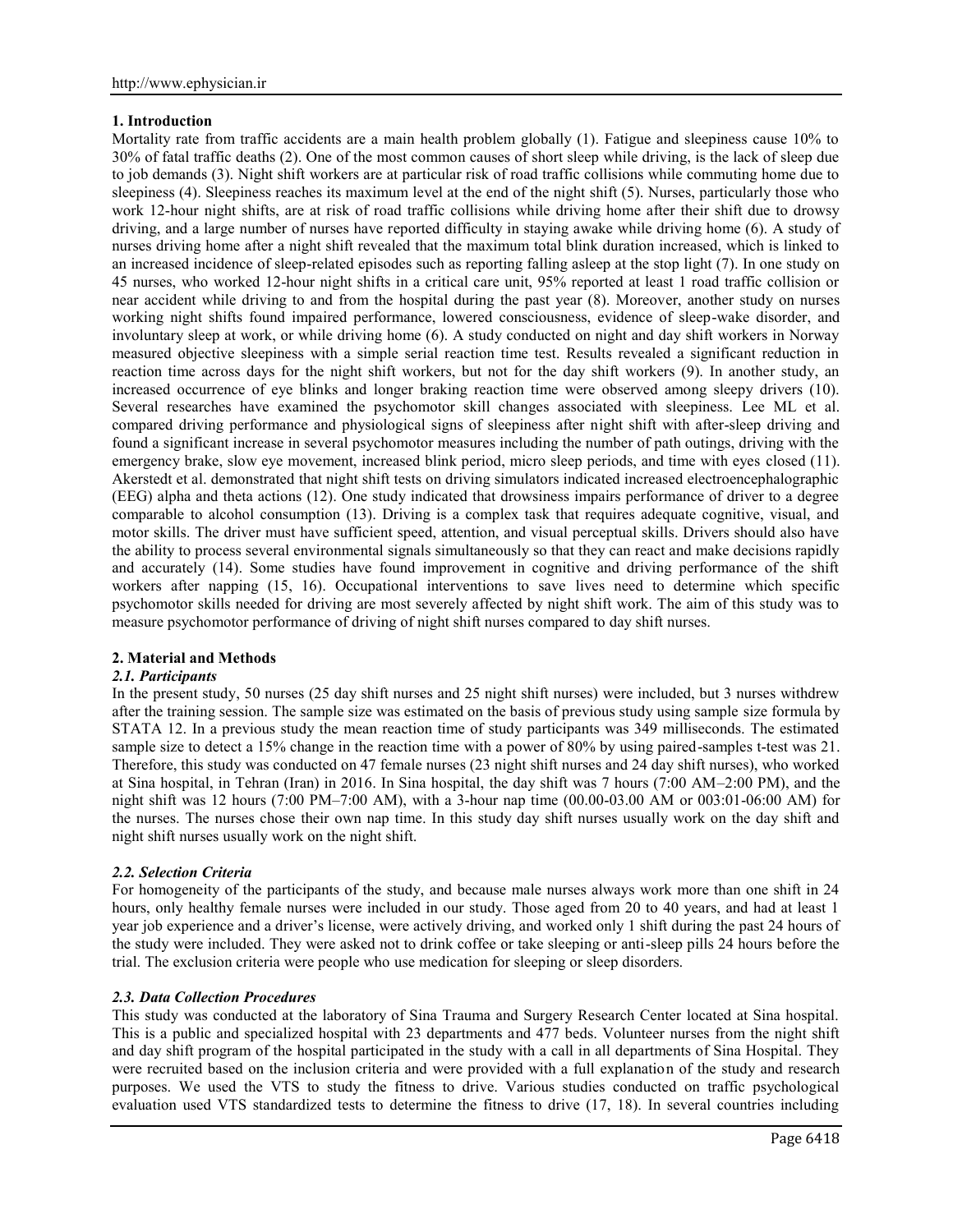Germany and Austria, drivers who have lost their privilege to drive in cases of serious traffic violations, are required by law to pass these tests to regain their driver's license (19). The VTS tests were performed over 3 sessions for them. All the participants attended a training session (the first session). After ensuring that the nurses were fully trained, we included them in the study. They were asked to take the computerized tests before starting their shift, i.e., at 7:00 AM for those working on the day shift and at 7:00 PM for those working on the night shift (second session). Then, they were asked to take the tests again at the end of the same shift, i.e., at 2:00 PM for those on the day shift and at 7:00 AM for those on the night shift (third session) (Figure 1).



## *2.4. Ethical Aspects*

To motivate the participants to present their best performance, it was announced that they would be awarded a maximum cash bonus of \$14 according to the score achieved in the sessions. All the participants signed an informed written consent form. The research project was approved by the Research Ethics Committee of Tehran University of Medical Sciences (IR TUMS.REC.2015.1984-7/12/2015) and in accordance with the ethical guidelines of the 1975 Declaration of Helsinki.

## *2.5. Data Collection Tools*

Data collection tools included validated computerized traffic psychological battery of VTS, whose validity and reliability have been proven in previous studies (19, 20), and 4 questionnaires. The questionnaires were an individual characteristics questionnaire. Moreover, the 11-item Circadian Type Inventory (CTI) (21), Stanford Sleepiness Scale (SSS) (22), and Swedish Occupational Fatigue Inventory (SOFI-20) questionnaires (23) were used. The validity and reliability of these tools have been reported in other studies (21-23). The CTI questionnaire measures rhythm, stability, and amplitude of circadian rhythm. Flexible/Rigid (FR) deliberates a sign of rhythm stability and expresses flexibility or rigidity of sleeping habits. Rigid types refer to those who are less able to sleep at unusual hours. Languid/vigorous (LV) denotes the amplitude of circadian. Languid types have problems to overcome sleepiness. Vigorous types are more alert during the day, require less sleep, and are less influenced by sleep inertia on waking than languid types. Vigorous and flexible types would best deal with shift work (24). A traffic psychological test battery of VTS assessments was used to collect the psychomotor performance data. Each test has different forms in this battery, and we selected the tests by consulting a relevant expert. In our study, 4 tests were used as follows (19): Adaptive Tachistoscopic Traffic Perception Test (ATAVT) (S1 form): In this test, pictures of traffic sights are offered to the participants for 1 second. Then, they have to choose from a list of 5 different object classes that were observable in the picture (e.g., motor vehicles, motorcyclists, pedestrians, traffic lights, and road signs). The main variable of this test was "overview" that measures perceptual speed. High score reflects better visual observational ability and skill in obtaining an overview. The reliability of this variable was determined as Cronbach's alpha score equal to 0.8. Determination Test (DT) (S1 form): This test evaluates the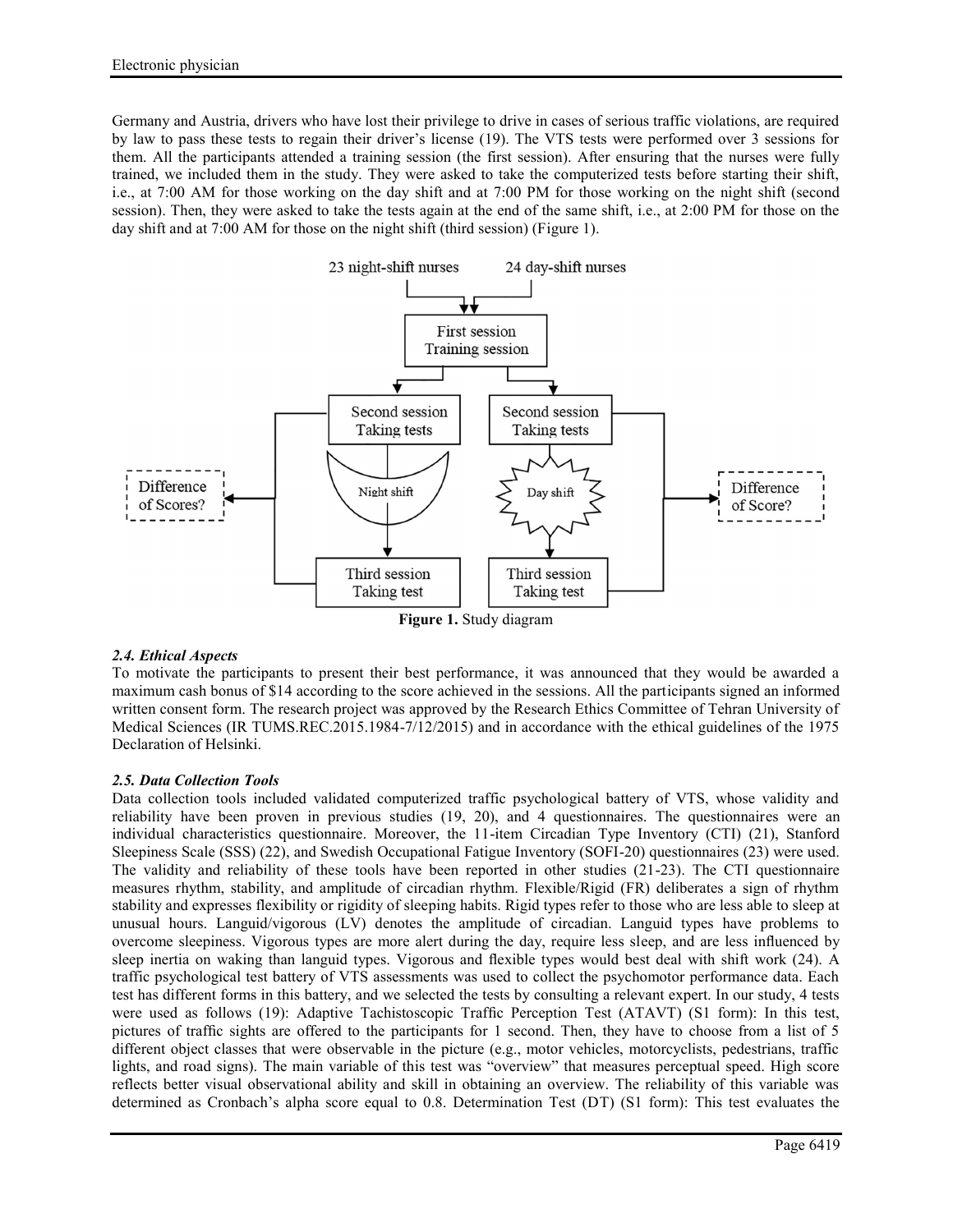complex choice reaction time and reactive stress tolerance, and speed under conditions of sensory stress. The main variables of this test in the present study were median reaction time, correct, incorrect, and omitted responses. A low score in omitted and incorrect response and median reaction time and a high score in correct response reflect better performance in this test. The reliability of this variable was determined as Cronbach's alpha score equal to 0.98. Visual Pursuit Test (LVT) (S3 form): This test measures visual orientation performance, visual pursuit ability and selective attention. The main variables studied by this test were scored based on viewing times. High score reflects fast and accurate perception in orientation and visual pursuit ability. The reliability of this variable was determined as Cronbach's alpha score equal to 0.92. High score reflects the better performance. Time Movement Anticipation Test (ZBA) (S4 form): This test assesses the ability to predict the speed and movement of an object in a space. The main variable under study in this test was median deviation time. Low score reflects the better performance to anticipate the speed of objects in a space. The reliability of this variable was determined as Cronbach's alpha score equal to 0.72.

## *2.6. Statistical analysis*

Continuous variables are presented as mean  $\pm$  standard deviation (SD). The difference between scores at the beginning and the end of the shift was calculated for each participant, and the difference between the scores of the 2 groups (night shift vs. day shift) was tested using t test. Multiple linear regression analysis was used to study the effects of shift (night vs. day) on the score change (i.e. difference of the scores obtained after the shift, compared to the scores obtained before the shift). The effect of the following variables were controlled by including them in the model: age, driving experience (less or more than 5 years), history of Road Traffic Accidents (RTC) during the past year, the amount of sleep during the past 24 hours (equal, less, or more than 6 hours), circadian rhythm (flexible/rigid), amplitude (languid/vigorous), fatigue, sleepiness score, and marital status. The power of the study was calculated for each test to detect the association of the type of the shift with the improvement in the R-square of the model. For this purpose, the R-square for the model containing all variables except the shift type was calculated. Next, the amount of improvement in R-square of the model by adding the shift type (as the main independent variable) was detected. Thus, the power of the study to improve the R-square of the model by 5%, 10%, and 15% was obtained. For this purpose, power analysis sample size software (Hintze, J. (2011) PASS 11 NCSS, LLC. Kaysville, Utah, USA. www.ncss.com) was used. Kolmogorov Smirnov test was used for evaluation of normality. When a variable did not have a normal distribution, it was transformed into a normally-distributed variable using the appropriate transformation; all tests were performed on the transformed variable. Data analysis was conducted using IBM© SPSS© Statistics version 21 (IBM© Corp., Armonk, NY, USA). The level of significance was set at p-value  $\leq 0.05$ .

#### **3. Results**

In this study, 47 nurses (23 night shift nurses and 24 day shift nurses) completed the study. Table 1 demonstrates the individual characteristics of the participants. The mean age of the study group was 30.05±4.75 (age of day and night-shift nurses were 31.4±5.6 and 28.7±3.9 years respectively), with no significant difference between the two groups.

| <b>Table 1.</b> Comparison of study groups characteristics |              |                        |                      |                                         |
|------------------------------------------------------------|--------------|------------------------|----------------------|-----------------------------------------|
| Variables                                                  |              | Night shift $(n=23)^*$ | Day shift $(n=24)^*$ | p-value                                 |
| Age $(years)^b$                                            |              | $28.7 \pm 3.9$         | $31.4 \pm 5.6$       | $0.094*$                                |
| Driving experience (years) $b$                             |              | $6.1 \pm 3.5$          | $6.8 \pm 3.8$        | $0.511\dagger$                          |
| Marital Status <sup>a</sup>                                | Single       | 15 (65.2%)             | $12(50\%)$           | $(p=0.292)$                             |
|                                                            | Married      | $8(34.8\%)$            | $12(50\%)$           |                                         |
| History of RTC <sup>c</sup> during past year <sup>a</sup>  |              | $7(30.4\%)$            | 4(16.7%)             | $0.265$ <sup><math>\dagger</math></sup> |
| Sleep duration during last 24 hours <sup>a</sup>           |              | $8.7 \pm 2.1$          | $6.6 \pm 1.7$        | $0.001*$                                |
| Circadian rhythm                                           | Flexible     | $6(26.1\%)$            | $1(4.2\%)$           | 0.0488                                  |
|                                                            | Rigid        | $17(73.9\%)$           | 23 (98.5%)           |                                         |
|                                                            | Languid      | $4(17.4\%)$            | $3(12.5\%)$          | $0.701\S$                               |
|                                                            | Vigorous     | $19(82.6\%)$           | 21 (87.5%)           |                                         |
| Fatigue score <sup>b</sup>                                 | Before shift | $1.9 \pm 1.4$          | $1.6 \pm 1.2$        | $0.647*$                                |
|                                                            | After shift  | $3.3 \pm 2.3$          | $2.6 \pm 1.9$        | $0.371*$                                |
| Sleepiness scoreb                                          | Before shift | $1.7 \pm 0.5$          | $2\pm 0.4$           | $0.014*$                                |
|                                                            | After shift  | $3.1 \pm 1.6$          | $2.4 \pm 0.9$        | $0.121*$                                |

**Table 1.** Comparison of study groups characteristics

a: n (%), b: Mean± SD, c: Road traffic collision, d: Test for difference between pre-test and post-test; \*Mann- Whitney U test, †t- test,  $\ddagger$  Chi-square test, §Fisher's exact test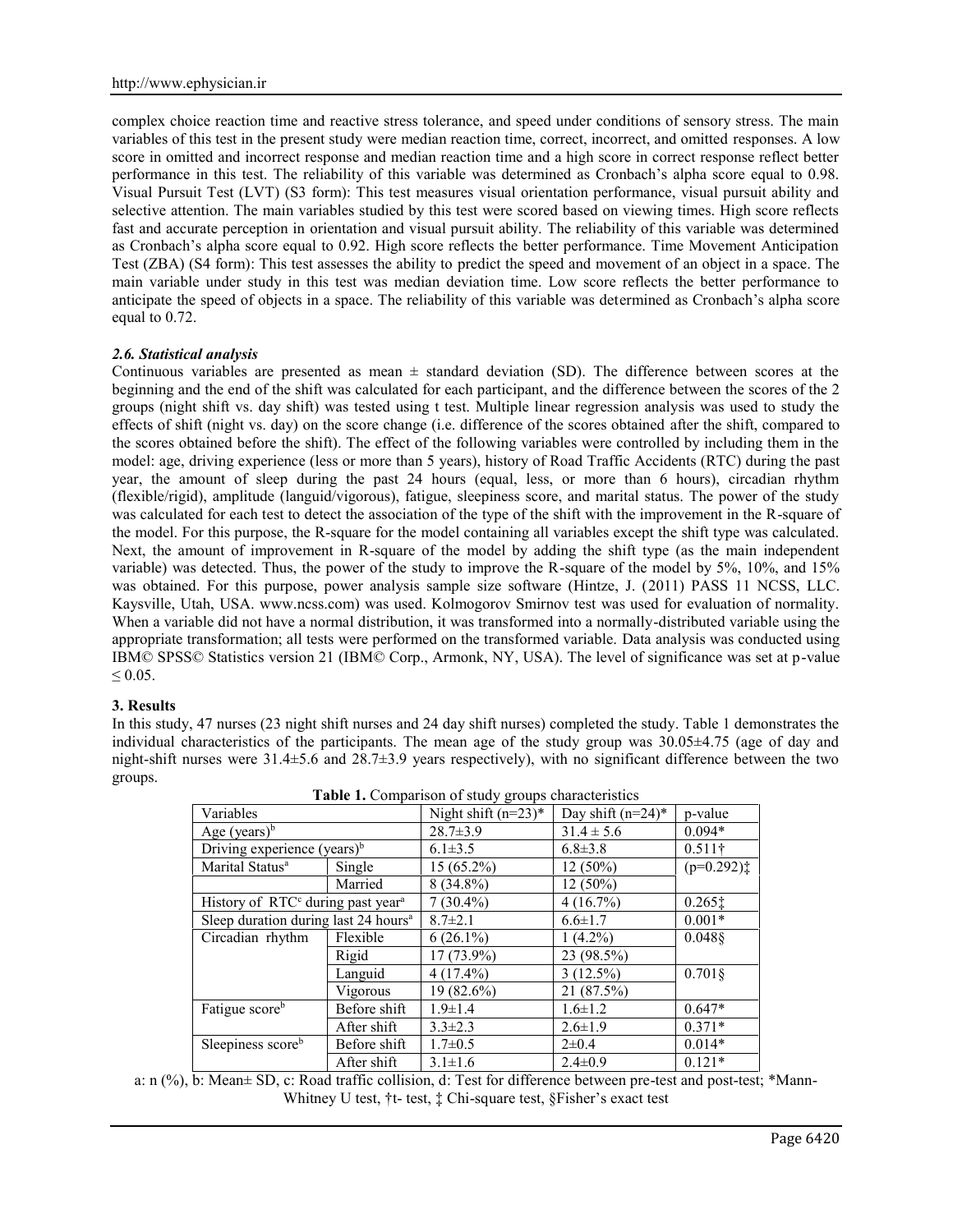History of RTC during the past year was reported in 30.4% of the night shift nurses and 16.7% of the day shift nurses. Score differences of sleepiness and fatigue pre- and post-shift were obtained. Night shift nurses, even with a 3-hour nap, reported significantly more sleepiness than day shift nurses (Mann-Whitney U statistics=155,  $p=0.007$ ). However, score differences of fatigue pre- and post-shift were not statistically significant between night and day shift nurses (Mann-Whitney U statistics  $=264.5$ , p=0.807). Table 2 shows the univariable analysis. The difference between the scores at the beginning and the end of the shift did not show any significant relationship with the shift in tests. In multiple regression analysis, by controlling the effect of potential confounders, we observed an association between shiftwork and the "median reaction time score" in the DT test, as well as the "scores based on viewing times" in the LVT test. Day shift working nurses showed more decrease in the "median reaction time score" at the end of the shift (compared to the beginning of the shift) than night shift working nurses (p=0.045) (Table 3). Moreover, the "scores based on viewing times" at the end of the shift showed an increase in day shift working nurses, that was more than night shift working group ( $p=0.005$ ). However, the differences of ATAVT and ZBA test scores at the end of the shift compared to the beginning of the shift, did not have any statistically significant association with shift type in regression analysis. Table 4 presents the power of multiple regression analysis for detecting a relationship of 5%, 10%, and 15% with shiftwork.

| Test                        | Variable                       | Unit   | Score difference (After-Before shift)<br>Mean $\pm SD$ |                  | $p-$<br>value |
|-----------------------------|--------------------------------|--------|--------------------------------------------------------|------------------|---------------|
|                             |                                |        | Day shift                                              | Night shift      |               |
| ATAVT (perceptual<br>speed) | Overview                       |        | $0.75 \pm 3.77$                                        | $0.30 \pm 3.28$  | 0.67          |
| DT (Choice reaction         | Incorrect response             | Number | $2.0 \pm 7.26$                                         | $0.13 \pm 3.66$  | 0.27          |
| time)                       | Omitted response               | Number | $-1.00 \pm 8.68$                                       | $-2.52 \pm 5.62$ | 0.48          |
|                             | Median Reaction time           | Second | $-0.02 \pm 0.03$                                       | $0.00 \pm 0.03$  | 0.12          |
| LVT (Visual                 | Score (based on viewing times) |        | $0.79 \pm 2.04$                                        | $0.00 \pm 2.39$  | 0.23          |
| Orientation)                |                                |        |                                                        |                  |               |
| ZBA (Time                   | Median deviation time SQRT     | Second | $-0.05 \pm 0.23$                                       | $-0.07 \pm 0.24$ | 0.88          |
| anticipation)               | transformed                    |        |                                                        |                  |               |

**Table 2.** Univariate analysis of association between night- work and psychomotor driving performance scores

**Table 3.** Multiple regression analysis of significant association of the psychomotor driving tests with night shift work among nurses

| Dependent variables           | Coefficient | $0.95\%$ CI     | p-value                 |
|-------------------------------|-------------|-----------------|-------------------------|
| <b>Median Reaction Time</b>   | $-0.019$    | $-0.037, 0.000$ | $0.045*$                |
|                               |             |                 |                         |
| Score (based on viewing time) | $-1.698$    |                 |                         |
|                               |             |                 |                         |
|                               |             |                 | $-2.860, -0.536$ 0.005* |

CI: Confidence interval; \*Significant at 0.05 level

**Table 4.** The power of the multiple linear regression analysis to detect an association between night-work and studies variables, adjusted for potential confounders

| Test       | Variables                      | Power for $5\%$    | Power for $10\%$ | Power for $15%$ |
|------------|--------------------------------|--------------------|------------------|-----------------|
|            |                                | improvement in the | improvement in   | improvement in  |
|            |                                | model $R^2$        | the model $R^2$  | the model $R^2$ |
| ATAVT      | Overview                       | 40.7%              | 71.5%            | 89.4%           |
| DT         | Incorrect response             | 90.3%              | 99.9%            | $>99.9\%$       |
|            | Omitted response               | 62.6%              | 93.0%            | 99.5%           |
|            | Median Reaction time*          | 99.7%              | $>99.9\%$        | $>99.9\%$       |
| <b>LVT</b> | Score (based on viewing time)* | 82.8%              | 99.9%            | $>99.9\%$       |
| <b>ZBA</b> | Median deviation time SQRT     | $60.3\%$           | $91.5\%$         | 99.2%           |
|            | transformed                    |                    |                  |                 |

\*A statistically significant difference was observed in night shift participants compared to day shift

## **4. Discussion**

In the present study, we compared the effect of night and day shift work on the psychomotor driving performance of the nurses after shifts, including choice reaction time, perceptual speed, visual orientation and time anticipation. The results revealed increased sleepiness and choice reaction time and decreased visual orientation ability after the night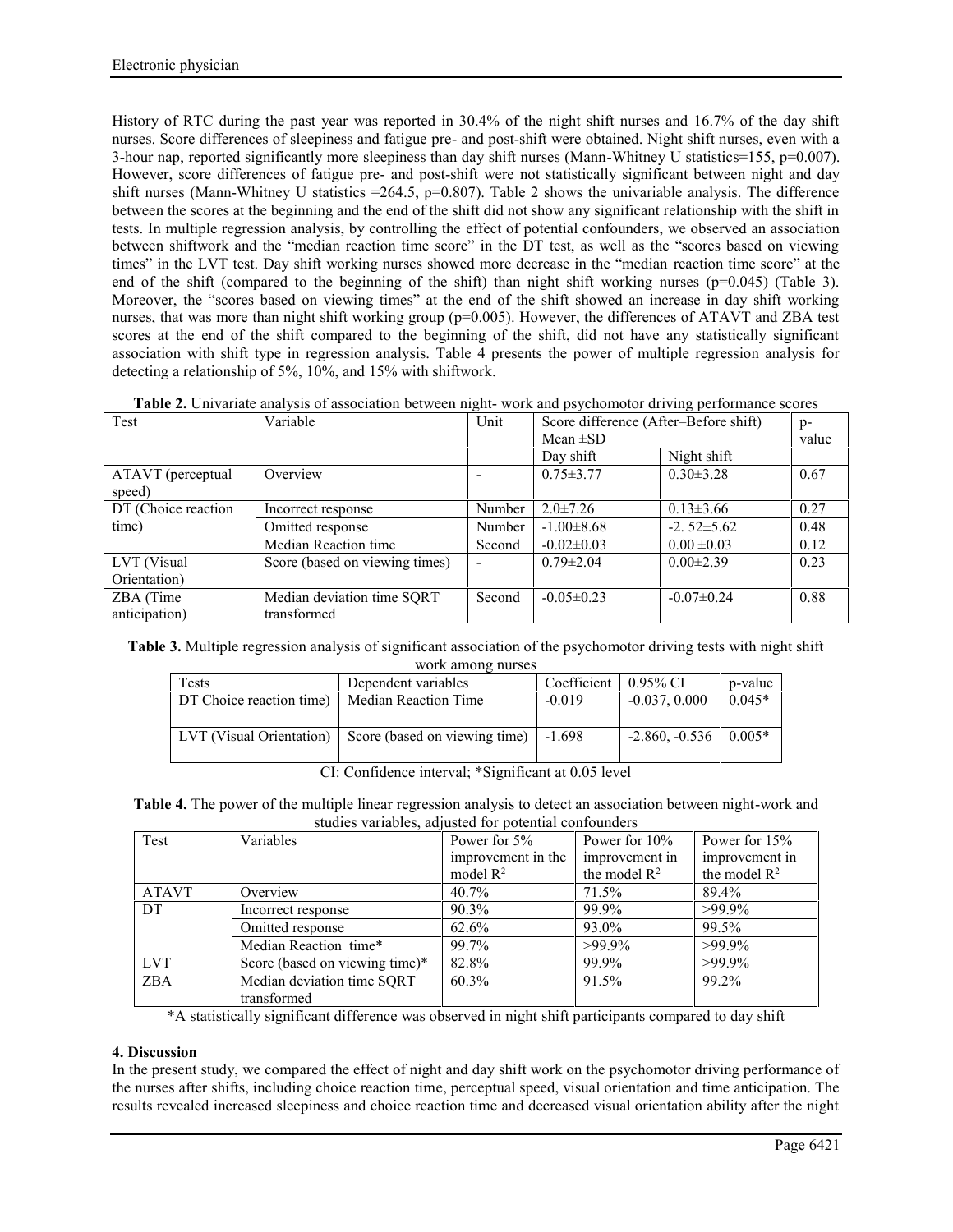shift among the nurses. Some studies in agreement with our study indicated an increase in sleepiness, and as a result, a decrease in psychomotor performance associated with the duration of the shift work among health care and professional drivers (25). In line with our study, several studies have shown that sleepy drivers have slower reaction times (26, 27), which make it hard to identify the dangers and react to them rapidly and properly (28). A research by Vetter et al. indicated an increase of median reaction time among night shift workers (29). In our study, in choice reaction time test, median reaction time revealed a significant direct association with the night shift, indicating that the reactive stress tolerance becomes worse after the night shift compared to the day shift. However, no significant association was found between the type of shift and changes in the scores in other components of this test such as correct response, incorrect response, and omitted response after the shift, compared to before the shift. A study done by Vorster P et al. indicated that participants who balance their reaction time with accuracy are less likely to make incorrect responses and make more correct responses in sufficient time. Fast reaction times and low accuracy also lead to more accidents. Intermediate reaction time and intermediate accuracy is required for fewer accidents in real situations (30). Also inconsistent with our study, another research indicated choice reaction time improved in both night, morning and late afternoon shift groups at the end of the shift. The authors believed that learning effects and voluntary choice of night shift were possible reasons for these results among night shift workers (31). Choice reaction time test includes multiple stimuli and multiple responses, so attention requirements are more, and it is highly crucial in driving vehicles when unpredicted traffic signals present (32). A study by Durić P et al. indicated that drivers who were involved in traffic collisions showed longer choice reaction time (33). Also, in our study, visual orientation that means accuracy, and speed in gaining an overview, revealed significant associations with the night shift. While driving, the orienting operation is essential to concentrate on locations of important information such as when the traffic light turns from yellow to red. Also, in an unpredictable situation, for example, when a driver appears from the back of a parked car, the orienting ability is essential for shifting the attentional focus to another location in the field of vision and respond to the appearance of a new object, i.e., the driver (34). On the other hand, in our study, changes in the scores of observational ability such as perceptual speed, and time anticipation, did not show any significant association with a 12-hour night shift with a 3- hour nap. It is likely that the 3-hour nap time in our study is an effective factor in this regard. Moreover, research has shown that increasing working hours from 6 to 9 hours increased the risk of sleepiness in 51% of the participants. While each hour of the main sleep reduced the drowsiness by 15% (35). Based on the power of the present study in Table 3, there was no significant difference between the night and day shift nurses in the 2 above-mentioned tests. Palermo et al. surveyed the association between length of nap (up to 2 hours, 2- 3 hours, and 3 hours or more) during the night shift and the performance after work among 1,940 nurses of 18 public hospitals in Brazil. The results revealed that the association was only significant for the group who napped 2 to 3 hours during the night shift (36). The decrease in performance after a night shift was not solely attributed to the night shift per se. Instead, the longer length of the night shift, compared to the day shift, might have been due to a secondary effect on the psychomotor abilities of driving. Night shift nurses with a 3-hour nap worked 9 hours, and day shift nurses worked 7 hours. Furthermore, according to several studies, extended nursing shift causes poor quality of sleep (25), and napping during the night shift has a poorer quality compared to normal nocturnal sleep (37). A study by Ruggiero et al. revealed that 42% to 50% of the participants were not able to sleep during their nap opportunity in the night shift because of the noisy environment (4). The results may also be affected by the time-on-task effect. Another explanation is that nurses may be suffering from the effects of sleep inertia. Studies have also shown that night work adversely affects psychomotor performance as a result of the struggle between night work programs and circadian rhythm (38). Moreover, as shift workers regularly decide to switch back to night sleep and daytime activities on their days off, their adjusted sleep wake schedule is not retained long enough to be adequately adapted (39).

#### **5. Strengths and Limitations**

In this study, most of the variables that could affect the test results were self-matched. Therefore, the internal validity of the study was verified. The results are roughly generalizable to female night shift working health professionals, as most of them are nurses. If the personality traits of the nurses had been assessed as potential intervening factors and circadian rhythm (flexible/rigid) and amplitude (languid/vigorous) had been equally distributed between the 2 groups, it would have added more validity to the study. While all participants were asked to abstain from taking coffee and anti-sleeping pills in the past 24 hours prior to the study, we were not able to document the adherence to this request.

#### **6. Conclusions**

It appears that the 12-hour night shift with a 3-hour nap along with subjective sleepiness after shift was one of the findings of the present study. This study found that choice reaction time and visual orientation even with a 3-hour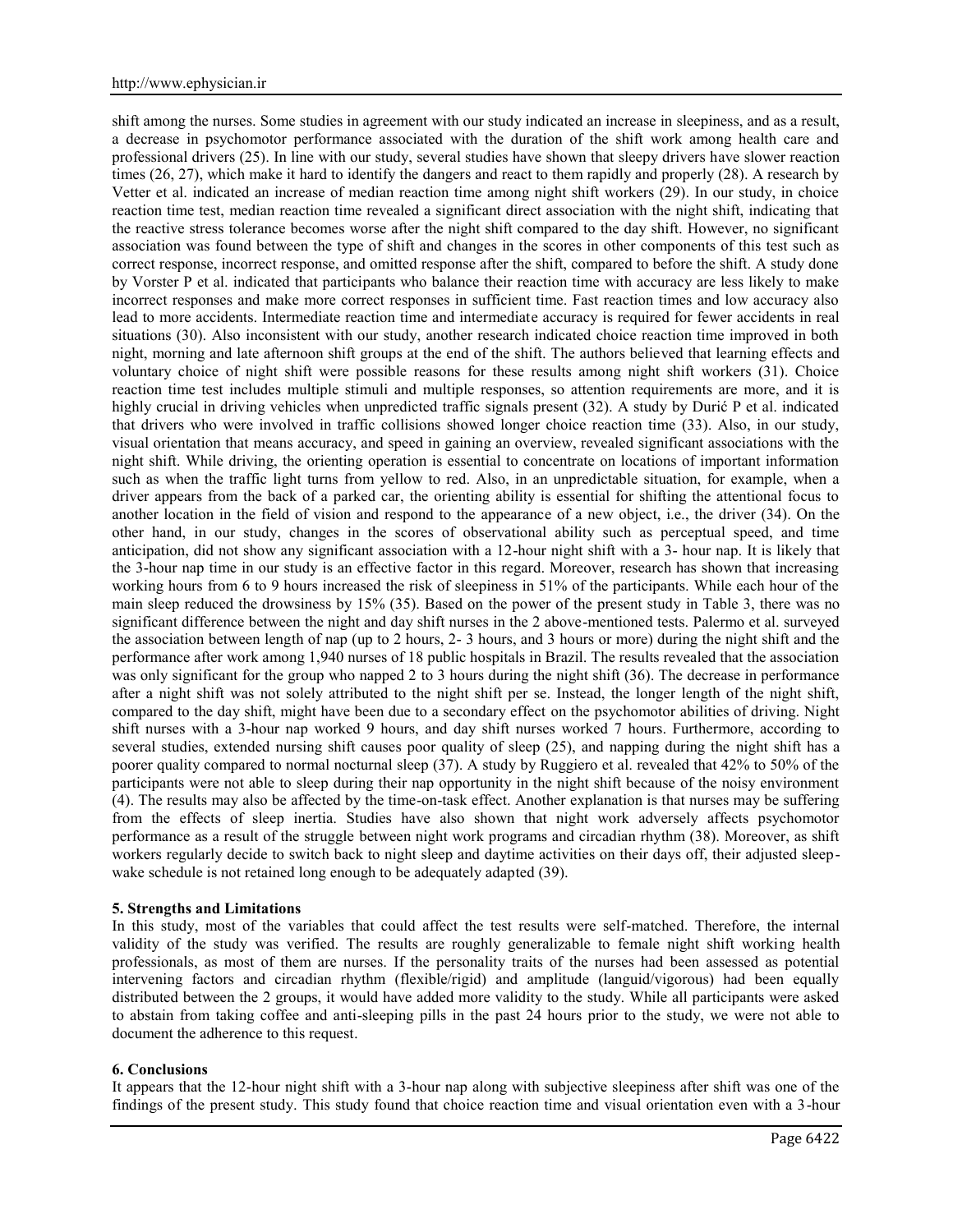nap, were impaired significantly after the night shift to a point, where it was unsafe for them to drive home after a night shift. Moreover, in our study, no significant difference was found between night and day shift nurses in the perceptual speed, and time anticipation ability of driving after shift.

#### **Acknowledgments:**

This study was sponsored by Sina Trauma and Surgery Research Center (NO.30427), affiliated to Tehran University of Medical Sciences. The authors wish to acknowledge the participation of the nurses of Sina hospital in this study.

#### **Conflict of Interest:**

There is no conflict of interest to be declared.

# **Authors' contributions:**

Soheil Saadat; Research design, supervision of the study, data analysis, advised and revised the study draft. Farideh Sadeghian; literature search, data collection, prepared the first draft of the manuscript and revised: Mojgan Karbakhsh, Mahnaz saremi, Iraj Alimohammadi, Hassan Ashayeri, Reza Rostami; Advised and revised the study draft. Mahsa Fayaz; data analysis and revised the study draft.

#### **References:**

- 1) Bazeli J, Aryankhesal A, Khorasani-Zavareh D. Exploring the perception of aid organizations' staff about factors affecting management of mass casualty traffic incidents in Iran: a grounded theory study. Electron Physician. 2017; 9(7): 4773–9. doi: 10.19082/4773. PMID: 28894534, PMCID: PMC5586992.
- 2) Gonçalves M, Amici R, Lucas R, Åkerstedt T, Cirignotta F, Horne J, et al. Sleepiness at the wheel across Europe: a survey of 19 countries. Journal of sleep research. 2015; 24: 242-53. doi: 10.1111/jsr.12267. PMID: 25581328.
- 3) Mathis J. Driving ability and daytime sleepiness. Therapeutische Umschau Revue therapeutique. 2011; 68(5): 253-9. doi: 10.1024/0040-5930/a000160. PMID: 21506087.
- 4) Hilditch CJ, Dorrian J, Centofanti SA, Van Dongen H, Banks S. Sleep inertia associated with a 10-min nap before the commute home following a night shift: A laboratory simulation study. Accident Analysis & Prevention. 2017; 99(Pt B): 411-5.
- 5) Boivin D, Boudreau P. Impacts of shift work on sleep and circadian rhythms. Pathologie Biologie. 2014; 62(5): 292-301. doi: 10.1016/j.patbio.2014.08.001. PMID: 25246026.
- 6) Scott LD, Hwang WT, Rogers AE, Nysse T, Dean GE, Dinges DF. The relationship between nurse work schedules, sleep duration, and drowsy driving. Sleep. 2007; 30(12): 1801-7. doi: 10.1093/sleep/30.12.1801. PMID: 18246989, PMCID: PMC2276124.
- 7) Ftouni S, Sletten TL, Howard M, Anderson C, Lenné MG, Lockley SW, et al. Objective and subjective measures of sleepiness, and their associations with on - road driving events in shift workers. Journal of sleep research. 2013; 22(1): 58-69. doi: 10.1111/j.1365-2869.2012.01038.x. PMID: 22861524.
- 8) Novak RD, Auvil-Novak SE. Focus group evaluation of night nurse shiftwork difficulties and coping strategies. Chronobiology international. 1996; 13(6): 457-63. doi: 10.3109/07420529609020916. PMID: 8974191.
- 9) Bjorvatn B, Stangenes K, Oyane N, Forberg K, Lowden A, Holsten F, et al. Subjective and objective measures of adaptation and readaptation to night work on an oil rig in the North Sea. Sleep. 2006; 29(6): 821-9. doi: 10.1093/sleep/29.6.821. PMID: 16796221.
- 10) He J, Choi W, Yang Y, Lu J, Wu X, Peng K. Detection of driver drowsiness using wearable devices: a feasibility study of the proximity sensor. Appl Ergon. 2017; 65: 473-80. doi: 10.1016/j.apergo.2017.02.016. PMID: 28420482.
- 11) Lee ML, Howard ME, Horrey WJ, Liang Y, Anderson C, Shreeve MS, et al. High risk of near-crash driving events following night-shift work. Proceedings of the National Academy of Sciences. 2016; 113(1): 176-81. doi: 10.1073/pnas.1510383112. PMID: 26699470, PMCID: PMC4711869.
- 12) Åkerstedt T, Peters B, Anund A, Kecklund G. Impaired alertness and performance driving home from the night shift: a driving simulator study. Journal of sleep research. 2005; 14(1): 17-20. doi: 10.1111/j.1365- 2869.2004.00437.x. PMID: 15743329.
- 13) Dawson D, Reid K. Fatigue, alcohol and performance impairment. Nature. 1997; 388(6639): 235. doi: 10.1038/40775. PMID: 9230429.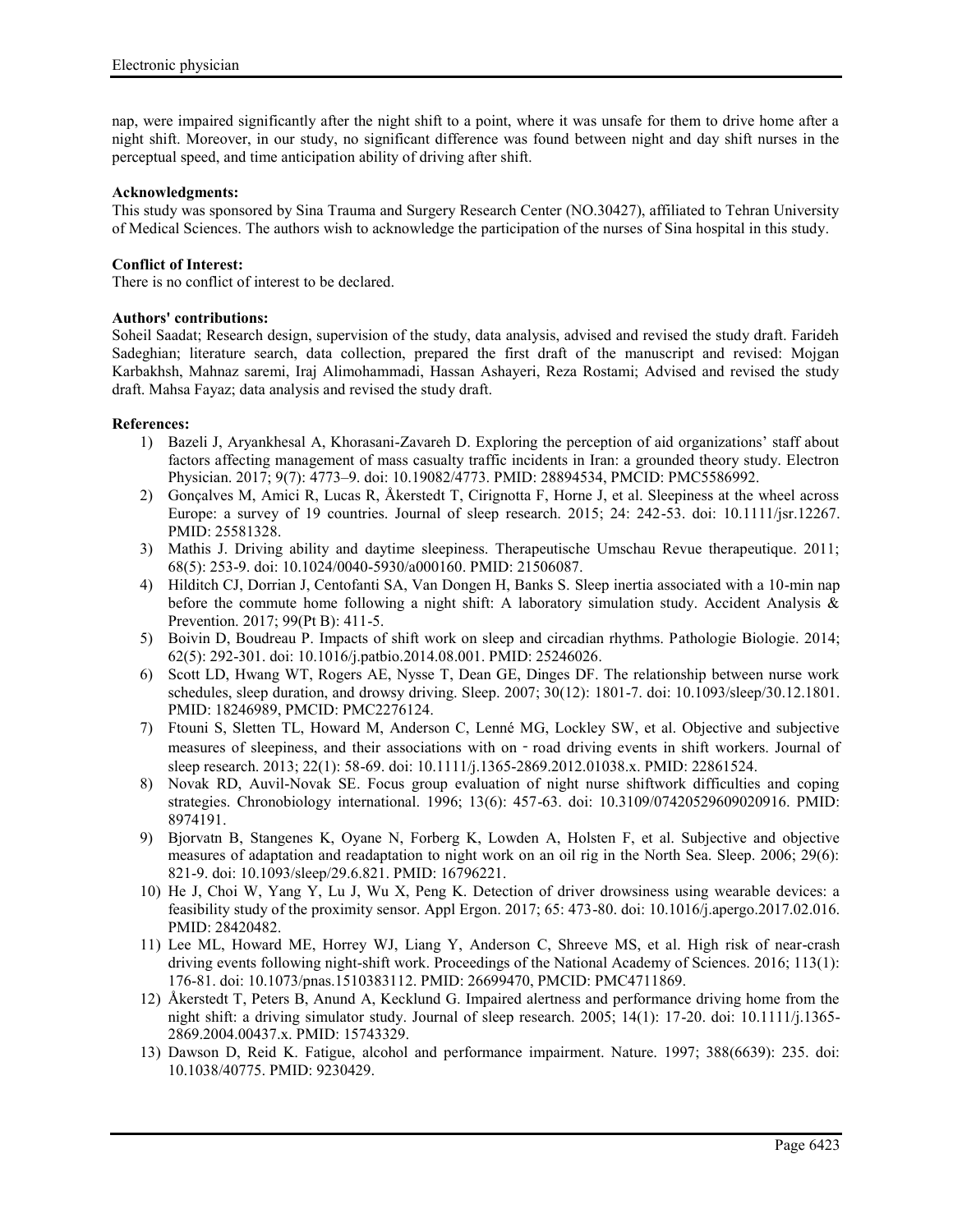- 14) Stahl P, Donmez B, Jamieson GA. Anticipation in driving: The role of experience in the efficacy of pre event conflict cues. IEEE Transactions on Human-Machine Systems. 2014; 44(5): 603-13. doi: 10.1109/THMS.2014.2325558.
- 15) Lovato N, Lack L. The effects of napping on cognitive functioning. Progress in brain research. 2010; 185: 155-66. doi: 10.1016/B978-0-444-53702-7.00009-9. PMID: 21075238.
- 16) Ruggiero JS, Redeker NS. Effects of napping on sleepiness and sleep-related performance deficits in night shift workers: a systematic review. Biol Res Nurs. 2014; 16(2): 134-42. doi: 10.1177/1099800413476571. PMID: 23411360, PMCID: PMC4079545.
- 17) Dagtekin O, Gerbershagen HJ, Wagner W, Petzke F, Radbruch L, Sabatowski R. Assessing cognitive and psychomotor performance under long-term treatment with transdermal buprenorphine in chronic noncancer pain patients. Anesthesia & Analgesia. 2007; 105(5): 1442-8. doi: 10.1213/01.ane.0000281078.65585.1e. PMID: 17959980.
- 18) Shmygalev S, Dagtekin O, Gerbershagen HJ, Marcus H, Jübner M, Sabatowski R, et al. Assessing cognitive and psychomotor performance in patients with fibromyalgia syndrome. Pain Ther. 2014; 3(2): 85- 101. doi: 10.1007/s40122-014-0028-0. PMID: 25344449, PMCID: PMC4269614.
- 19) Sommer M, Herle M, Häusler J, Risser R, Schützhofer B, Chaloupka C. Cognitive and personality determinants of fitness to drive. Transportation research part F: traffic psychology and behaviour. 2008; 11(5): 362-75. doi: 10.1016/j.trf.2008.03.001.
- 20) Sommer M, Häusler J. Non-linear methods for the identification of drivers at risk to cause accidents. Driver behaviour and training. 2005; 2: 425-36.
- 21) Jafari-Roodbandi A, Hashemi-nejad N, Sadeghi M, Baneshi M, Haji-maghsoudi S, Rastegari A. Internal Consistency and Confirmatory Factor Analysis of Persian Version Circadian Type Inventory in Iranian Day Worker and Shift Worker employees, 2011-2012. Iran Occupational Health. 2013; 10(3).
- 22) Farvaresh E, Monazam MR, Abbassinia M, Asghari M, Sadeghi A, Mohammadian F. Investigation the relationship between sleepiness and general health of shift workers in the automobile industry. Journal of North Khorasan University of Medical Siences. 2012; 4: 221-7.
- 23) Javadpour F, Keshavarzi S, Choobineh A, Aghabaigi M. Validity and reliability of the Swedish Occupational Fatigue Inventory (SOFI-20) among Iranian working population. Journal of Ergonomics. 2015; 3: 50-8.
- 24) Di Milia L, Smith PA, Folkard S. A validation of the revised circadian type inventory in a working sample. Personality and Individual differences. 2005; 39(7): 1293-305. doi: 10.1016/j.paid.2005.04.012.
- 25) Geiger-Brown J, Rogers VE, Trinkoff AM, Kane RL, Bausell RB, Scharf SM. Sleep, sleepiness, fatigue, and performance of 12-hour-shift nurses. Chronobiology international. 2012; 29(2): 211-9. doi: 10.3109/07420528.2011.645752. PMID: 22324559.
- 26) Dinges DF. An overview of sleepiness and accidents. Journal of sleep research. 1995; 4(s2): 4-14.
- 27) Jackson ML, Croft RJ, Kennedy G, Owens K, Howard ME. Cognitive components of simulated driving performance: sleep loss effects and predictors. Accident Analysis & Prevention. 2013; 50: 438-44. doi: 10.1016/j.aap.2012.05.020. PMID: 22721550.
- 28) Golden A, Twery M, Hunt CE. National Center on Sleep Disorders Research. Sleep Medicine. 2004; 5(1): 83-5. doi: 10.1016/j.sleep.2003.11.001.
- 29) Vetter C, Juda M, Roenneberg T. The influence of internal time, time awake, and sleep duration on cognitive performance in shiftworkers. Chronobiology international. 2012; 29(8): 1127-38. doi: 10.3109/07420528.2012.707999. PMID: 22888791.
- 30) Vorster P, Pires J, Taylor N, van Rooyen J. How to Effectively Select Candidates and Interpret Assessment Data for Safety in Leading Mines. SAIMM, AMMSA and SACMA. 2011.
- 31) Petru R, Wittmann M, Nowak D, Birkholz B, Angerer P. Effects of working permanent night shifts and two shifts on cognitive and psychomotor performance. Int Arch Occup Environ Health. 2005; 78(2): 109-16. doi: 10.1007/s00420-004-0585-3. PMID: 15726392.
- 32) Henry FM, Rogers DE. Increased response latency for complicated movements and a "memory drum" theory of neuromotor reaction. American Association for Health, Physical Education and Recreation. 1960; 31(3): 448-58. doi: 10.1080/10671188.1960.10762052.
- 33) Durić P, Filipović D. Reaction time of drivers who caused road traffic accidents. Med Pregl. 2009; 62(3-4): 114-9. doi: 10.2298/MPNS0904114D. PMID: 19623838.
- 34) Trick LM, Enns JT, Mills J, Vavrik J. Paying attention behind the wheel: A framework for studying the role of attention in driving. Theoretical Issues in Ergonomics Science. 2004; 5(5): 385-424. doi: 10.1080/14639220412331298938.